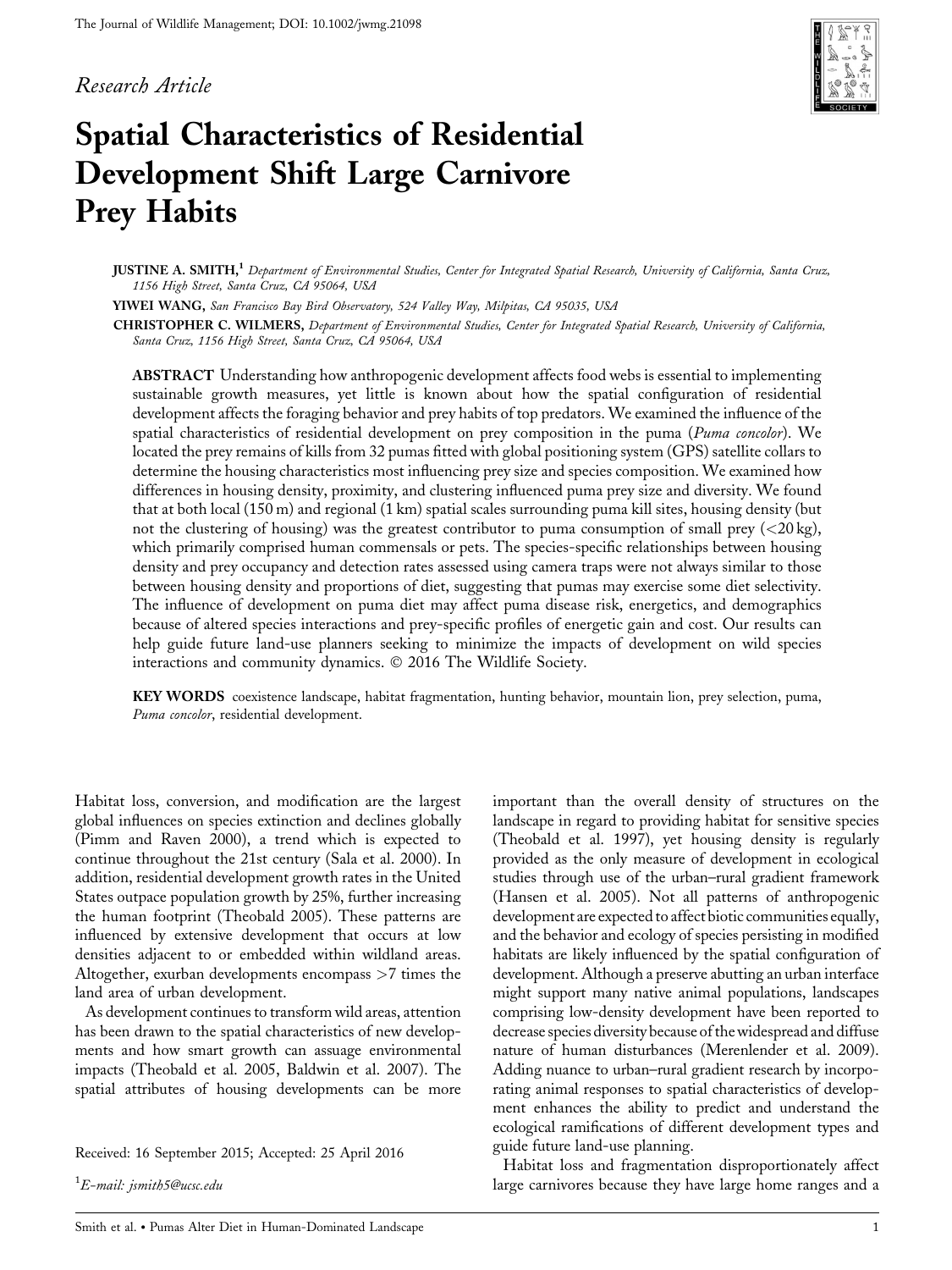history of conflict with humans (Ripple et al. 2014); on average, individual carnivore species have lost approximately 50% of high-quality habitat globally (Crooks et al. 2011). Anthropogenic disturbances change the composition of animal communities by extirpating sensitive species and promoting generalists (McKinney 2006), which subsequently affects animal resource use and diet in modified habitats globally (Newsome et al. 2015). Carnivores may be expected to alter their prey habits in these sub-optimal, human-modified habitats in response to changes in prey availability. Large carnivores sometimes take advantage of human-associated prey; there are numerous accounts of carnivores consuming livestock and other anthropogenic food (Bateman and Fleming 2012). Leopards (Panthera pardus; Athreya et al. 2016) and hyenas (Crocuta crocuta; Abay et al. 2011) have been documented to consume synanthropic prey almost exclusively in developed areas. Changes in prey size and composition affect carnivores because consuming larger sized prey is often more energetically efficient and can increase survival probability (Bartoń and Hovestadt 2013). Although many large carnivores, particularly felids, are obligate carnivores and, therefore, unlikely to directly consume anthropogenic subsidies (e.g., garbage, pet food, bird seed), they can hunt species that do directly exploit these subsidies. These synanthropic prey species alter spatial patterns of prey availability and subsequently the profitability and catchability of the prey available within a carnivore's territory or home range in relation to existing human developments.

Pumas (Puma concolor) behaviorally respond to anthropogenic disturbances, primarily in regard to temporal activity patterns and space use (Kertson et al. 2011, Wilmers et al. 2013, Lewis et al. 2015, Smith et al. 2015, Wang et al. 2015). Although pumas in North America primarily consume large ungulate prey (Villepique et al. 2011), they are generalist predators and also consume a diversity of other species (Knopff et al. 2010, Moss et al. 2015). In exurban habitats, alternative and synanthropic prey species of pumas are often much smaller than the dominant prey species, consisting largely of mesopredators (Moss et al. 2015). A reduction in average prey size in residential areas is likely to influence puma handling time and hunting strategies, ultimately altering puma energetics, movement, and space use. We examined the patterns of use of alternative prey for pumas in the Central Coast region of California. In California, exurban (or low-density) development is projected be the greatest contributor to habitat loss through 2050, amounting to 52,000 km<sup>2</sup> (12.9 million acres) of land in the state (Mann et al. 2014); therefore, understanding changes in puma resource use in this state is essential for their management.

We investigated the magnitude and nature of the relationship between anthropogenic development and puma prey habits. We examined patterns of prey composition across an urban–rural gradient at 2 spatial scales representing the local and regional conditions surrounding a kill site. We predicted that increased hunting of small prey (<20 kg) would increase overall prey diversity and increase use of synanthropic prey species, but that this relationship would be strongest at the smaller scale representing the immediate environment. We then explored if the spatial characteristics of development (i.e., housing density, clustering, proximity) corresponded with changes in prey composition and size. We anticipated that the density, configuration, and proximity of houses would all affect consumption of small prey species. We also examined if females and males had different diets and relationships to housing parameters. We anticipated that because females have higher housing density in their home ranges on average (Smith et al. 2015), they would kill in more developed areas and have higher composition of small prey in their diet than males. Finally, we assessed if diet patterns mirrored prey occupancy and detection rates along a housing density gradient.

# STUDY AREA

We conducted research in the Santa Cruz Mountains in the Central Coast region of California, USA. The Santa Cruz Mountains are bordered by the Bay Area to the north, the Pacific Ocean to the west, Monterey Bay to the south, and a high-speed freeway to the east (Highway 101). Our  $1,700$ -km<sup>2</sup> study area was composed of a mosaic of landuse types, including small towns, low-density residential development, resource extraction lands for logging and mining, and a diversity of public and private parks and preserves. One major 4-lane highway, Highway 17, and 1 2 lane highway, Highway 9, divided the study area north-tosouth. The habitat largely comprised oak (Quercus spp.) woodland forest, redwood (Sequoia sempervirens) forest, mixed hardwood forest, chaparral, and grassland. The climate in this region is Mediterranean and is characterized by a summer dry season and winter wet season. The elevation ranges from 0 m to 1,154 m and topography is steep and mountainous. Pumas are the last large carnivore in the region, and black-tailed deer (Odocoileus hemionus columbianus) are the only remaining abundant ungulate (with the exception of a few pockets where non-native wild boar [Sus scrofa] are present). Other available prey species are largely meso- and small carnivores, pets, and livestock.

# METHODS

## Puma Locations and Cluster Analysis

We captured and collared 32 adult  $(>2$  year old) pumas from 2008 to 2014 comprising 15 females and 17 males. We captured pumas with the use of trailing hound dogs, cage traps, or leg-hold snares. We used Telazol (Fort Dodge Laboratories, Fort Dodge, IA, USA) to anesthetize pumas. We followed animal care and use protocols authorized by the University of California, Santa Cruz, California, USA (no. WILMC1011). We fitted each puma with a combined global positioning (GPS) radio-collar (Model GPS Plus 1 or 2 D, Vectronics Aerospace, Berlin, Germany), programmed to take a GPS fix every 4 hours. We had 2 methods of obtaining location data: we remotely downloaded location data from active GPS collars with an ultra high frequency (UHF) terminal every 4 weeks, or we received locations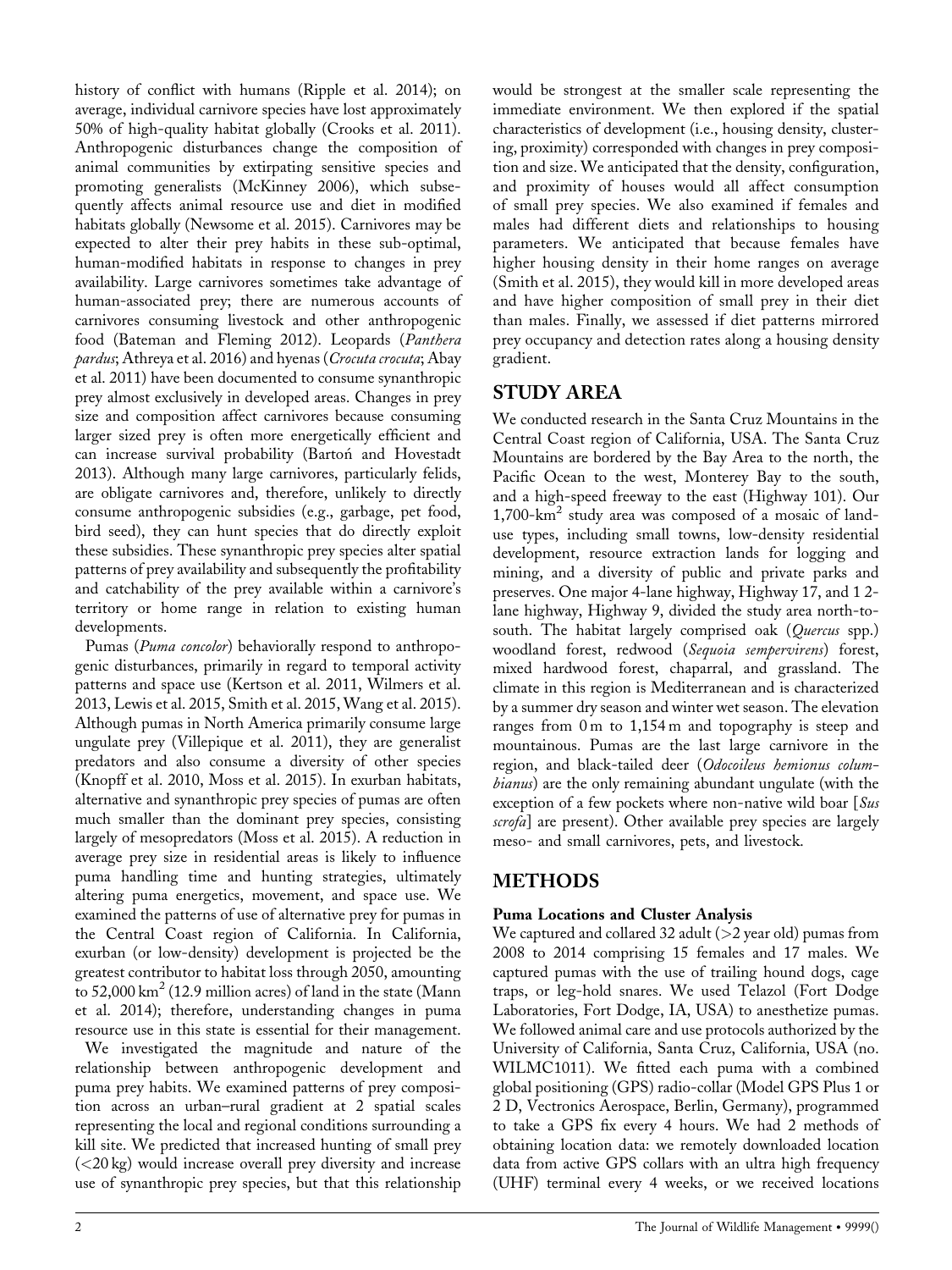transmitted via cell phone towers every 1–3 days. We attempted to remove and replace collars on pumas near the end of the collar's battery life to get continuous long-term data on collared pumas.

We developed a custom program integrated in the geographical information systems program ArcGIS (v.10; ESRI, Redlands, CA, USA) using the programming languages R (v.3.1.3; R Development Core Team 2013) and Python (v. 2.6; Python Software Foundation,Wilmington, DE, USA) to identify clusters of GPS locations that were potential kill sites (i.e., where a kill was consumed; Wilmers et al. 2013). We defined clusters as groups of  $\geq$  locations in which each location was within 100 m of the cluster centroid and 6 days of another GPS location of the same individual puma. We generated clusters immediately after remotely downloading GPS locations.

We investigated puma GPS clusters in the field for the presence of a kill from March 2009 to July 2014. To avoid bias in visitation across human use zones, we investigated clusters in reverse chronological order, regardless of accessibility or cluster size, with the exception that we visited clusters near other clusters in groups to optimize field time. We did not investigate some clusters because of the inaccessibility of terrain or because we were not able to get permission from the property owner. We visited clusters within 30 days of the first location in the cluster. We investigated each cluster by navigating to the centroid of the cluster and searching the area by spiraling outward from the center for 30 minutes. If we found a prey item (or multiple prey items), we documented the species, age class, and sex of the prey when possible. We excluded prey weighing <1 kg from analyses because we lacked definitive evidence of puma predation.

#### Housing Descriptors

To calculate descriptors of housing impact at kill sites, we manually digitized every building in the Santa Cruz Mountains from high-resolution satellite imagery (source: ESRI World Imagery). We calculated proximity as the distance from a kill to the nearest house using the Near tool in ArcMap (v10.1, ESRI). We determined housing density at each kill at 2 scales to investigate the spatial extent of influence of housing on prey composition. Specifically, we constructed buffers around kill sites with radii of 150 m and 1 km, and calculated the number of houses/ $km^2$  within each buffer using the Spatial Join tool in ArcMap. We chose the smaller buffer size to represent the local scale because the scale of human influence most likely to impact puma movements has been reported to be 150 m in this study area (Wilmers et al. 2013). We selected the 1-km buffer size to represent the regional scale to account for the estimated upper home range sizes of most small, synanthropic prey species (e.g., raccoons [*Procyon lotor*]; Beasley et al. 2007). We estimated the spatial clustering of houses at each kill site by measuring the average distance to the nearest neighbor among houses within the buffer zones of 150 m and 1 km of a kill using the Generate Near Table tool in ArcMap. Lower values represent greater clustering.

We categorized kills into housing density levels to classify differential prey diversity and size by housing type. We binned the housing densities at both scales into 4 housing density levels as described by Theobald (2005): no housing, rural (>0.0–0.06 houses/ha), exurban (>0.06–1.24 houses/ha), and suburban (>1.24–9.88 houses/ha). No kills were present at urban densities (>9.88 houses/ha).

#### Prey Diversity and Small Prey Use

We calculated the proportion of diet contributed by each prey species with regard to both frequency of kills and edible biomass (Table 1). We assessed dietary diversity by calculating a prey diversity index using the Shannon–Wiener diversity index (Yip et al. 2014) for each housing density level at the 150-m and 1-km scales. We also calculated prey diversity for males and females and used Mann–Whitney U non-parametric tests to examine sex differences in housing metrics (i.e., proximity, density, clustering) and proportion of small prey consumed. We binned prey into large  $(>20 \text{ kg})$ and small (<20 kg) categories for subsequent analyses of housing covariates on prey size. We constructed a mixed effects binomial logistic regression model with individual puma as a random effect and prey size class as a binary response variable to determine which spatial housing characteristics at a kill site best predicted prey size. We used a random effect of puma to control for differences in sample sizes among individuals for the scale representing the pumas' local environment (150-m scale) and the scale representing the regional area characteristics (1-km scale). We excluded clusters associated with den sites (confirmed from field investigations) from this analysis. We normalized the housing covariates for the analysis so we would not bias coefficients of variables. For this portion of our analysis, we used only kill sites that had  $\geq$ 1 house present in the scale of analysis (i.e., local or regional) to assess which spatial characteristics of development most influenced prey size given the presence of development. We constructed 7 models that represented every permutation of the 3 variables (i.e., housing density, proximity, clustering): 3 univariate models, 3 bivariate models, and a full model. We investigated correlations between each pair of the 3 descriptors, and found that no pair of descriptors was correlated at the 1-km scale  $(r < 0.5$  for all pairs), but that housing density and proximity to a house were correlated at the 150-m scale  $(r=0.61)$ . Therefore, we excluded the 2 models containing both variables at the 150-m scale, leaving 5 candidate models. We compared Akaike's Information Criterion (AIC) values for the suite of models for each scale to identify which model best fit the data (Burnham and Anderson 2002).

We ran Mann–Whitney  $U$  non-parametric tests to compare prey size class in relation to the housing covariates in the best-fit model using all kill sites, including those where no housing was present. This analysis allowed us to quantify the magnitude of differences in housing covariates at kill sites of large and small prey at both scales examined.

#### Prey Species Occupancy and Detection

To gain insight on prey availability, we distributed 50 motion-sensor cameras on animal and human trails across a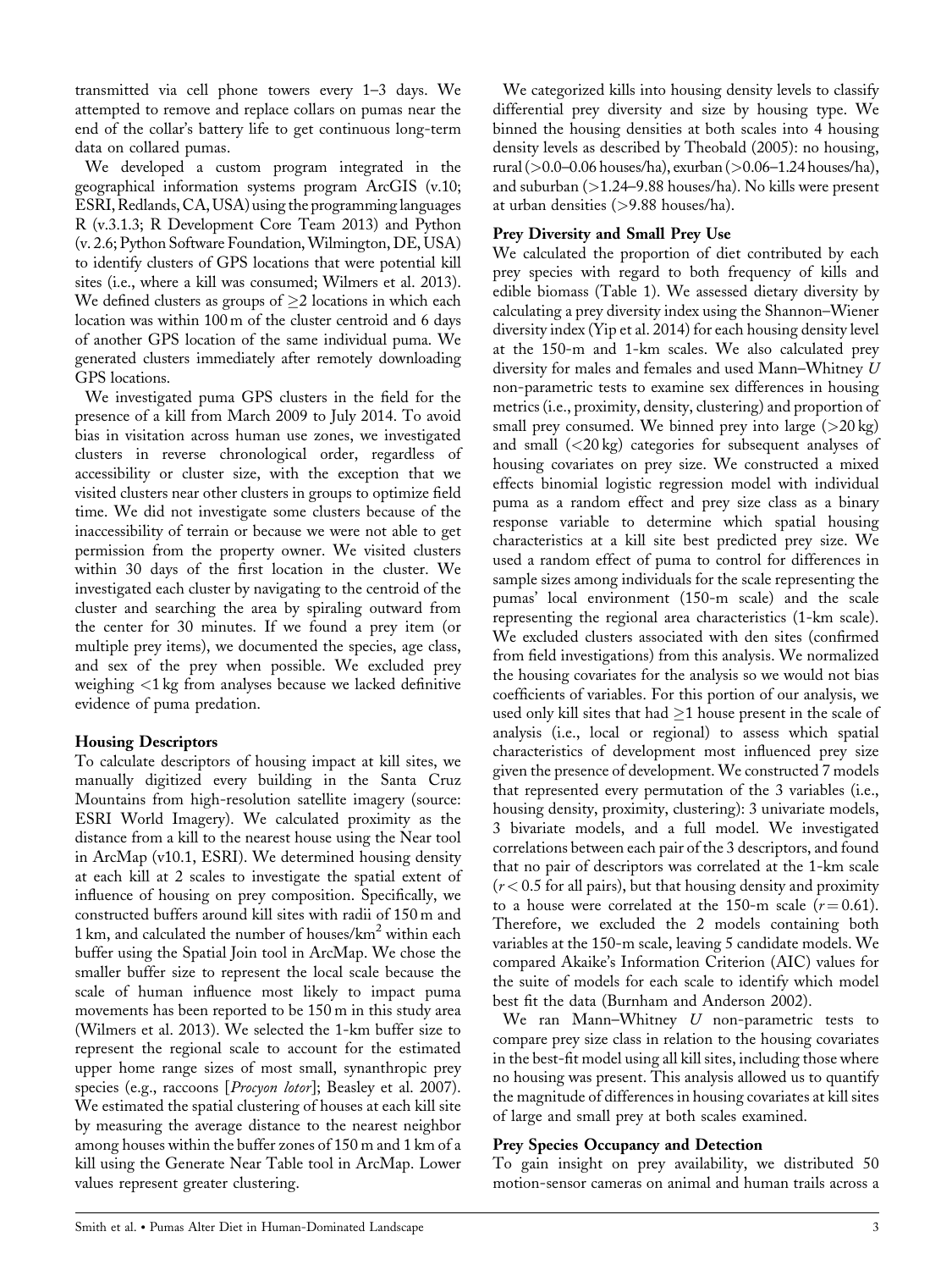Table 1. Frequency and proportion of prey killed by puma in each of 4 housing density categories in the Santa Cruz Mountains, California, USA, 2009– 2014 at the local (150-m buffer) and regional scale (1-km buffer) for all prey species over 1 kg. For prey size, S refers to small prey (1–20 kg) and L refers to large prey (>20 kg). Edible biomass estimates are included in the total column. Percentages in each housing column represent the proportion of the diet made up by the individual species within the given housing density. Species are listed in order of % of diet (frequency).

|                       |                     | <b>Local scale</b>   |              |                |                 | Regional scale                   |              |                |                 |                                             |
|-----------------------|---------------------|----------------------|--------------|----------------|-----------------|----------------------------------|--------------|----------------|-----------------|---------------------------------------------|
| <b>Species</b>        | Prey size<br>(S, L) | No<br>housing<br>(%) | Rural<br>(%) | Exurban<br>(%) | Suburban<br>(%) | N <sub>o</sub><br>housing<br>(%) | Rural<br>(%) | Exurban<br>(%) | Suburban<br>(%) | Total<br>(% frequency/<br>% edible biomass) |
| Black-tailed deer     | L                   | 253 (84.3)           | 28 (84.8)    | 51 (68.0)      | 16(51.6)        | 46 (93.9)                        | 80 (83.3)    | 195 (78.6)     | 27(58.7)        | 348 $(79.3/90.0^{ab})$                      |
| Raccoon               | S                   | 14(4.7)              | 4(12.1)      | 8(10.7)        | 5(16.1)         | 3(6.1)                           | 4(4.2)       | 18(7.3)        | 6(13.0)         | 31 $(7.0/2.0^{\text{cd}})$                  |
| Domestic cat          | S                   | 4(1.3)               | 0(0)         | 8(10.7)        | 6(19.4)         | 0(0)                             | 1(1.0)       | 8(3.2)         | 9(19.6)         | 18 $(4.1/0.9cd)$                            |
| Virginia opossum      | S                   | 5(1.7)               | 0(0)         | 3(4.0)         | 2(6.5)          | 0(0)                             | 0(0)         | 9(3.6)         | 1(2.2)          | 10(2.3/0.2 <sup>cd</sup> )                  |
| Wild boar             | L                   | 8(2.7)               | 0(0)         | 1(1.3)         | 0(0)            | 0(0)                             | 3(3.1)       | 6(2.4)         | 0(0)            | $9(2.1/1.9^{be})$                           |
| Domestic goat         | L                   | 1(0.3)               | 0(0)         | 4(5.3)         | 2(6.5)          | 0(0)                             | 1(1.0)       | 4(1.6)         | 2(4.3)          | $7(1.6/1.6^{bt})$                           |
| Domestic cow          | L                   | 4(1.3)               | 0(0)         | 0(0)           | 0(0)            | 0(0)                             | 4(4.2)       | 0(0)           | 0(0)            | $4(0.9/2.1^{bg})$                           |
| Coyote                | S                   | 3(1.0)               | 0(0)         | 0(0)           | 0(0)            | 0(0)                             | 1(1.0)       | 1(0.4)         | 1(2.2)          | 3 $(0.7/0.4cd)$                             |
| Domestic pig          | L                   | 2(0.7)               | 0(0)         | 0(0)           | 0(0)            | 0(0)                             | 0(0)         | 2(0.8)         | 0(0)            | 2 $(0.5/0.4^{be})$                          |
| Striped skunk         | S                   | 2(0.7)               | 0(0)         | 0(0)           | 0(0)            | 0(0)                             | 1(1.0)       | 1(0.4)         | 0(0)            | 2 $(0.5/0.0^{\text{cd}})$                   |
| North American beaver | S                   | 1(0.3)               | 0(0)         | 0(0)           | 0(0)            | 0(0)                             | 0(0)         | 1(0.4)         | 0(0)            | $1(0.2/0.2^{\text{cd}})$                    |
| Bobcat                | S                   | 1(0.3)               | 0(0)         | 0(0)           | 0(0)            | 0(0)                             | 1(1.0)       | 0(0)           | 0(0)            | 1(0.2/0.1 <sup>cd</sup> )                   |
| Wild turkey           | ┶                   | 1(0.3)               | 0(0)         | 0(0)           | 0(0)            | 0(0)                             | 0(0)         | 1(0.4)         | 0(0)            | $1(0.2/0.1^{\text{dh}})$                    |
| Domestic chicken      | S                   | 1(0.3)               | 0(0)         | 0(0)           | 0(0)            | 0(0)                             | 0(0)         | 1(0.4)         | 0(0)            | $1(0.2/0.0^{di})$                           |
| Gray fox              | S                   | 0(0)                 | 1(3.0)       | 0(0)           | 0(0)            | 0(0)                             | 0(0)         | 1(0.4)         | 0(0)            | $1(0.2/0.0^{\text{cd}})$                    |

<sup>a</sup> Black-tailed deer mass (Rue 2004).

<sup>b</sup> Ungulate proportion edible (Wilmers et al. 2003).

c Mass of non-ungulate mammals (Jameson and Peeters 2004).

Small prey proportion edible (Prange et al. 1979).

<sup>e</sup> Mass of pig and boar (Saunders and McLeod 1999).

<sup>f</sup> Mass of domestic goat (Gambaryan 1974).

<sup>g</sup> Mass of domestic cow (Beal et al. 1990).

h Mass of wild turkey (Sibley 2003).

<sup>i</sup> Mass of domestic chicken (Latshaw and Bishop 2001).

housing density gradient from no housing to suburban housing. We chose to use animal and human trails for camera placement because of the presence of extensive trail networks in our study area and the known use of trails for hunting by pumas in other regions (Harmson et al. 2010). Camera placement on trails is appropriate for many of the primary prey species in our study area, including cats (Kays et al. 2015), deer, Virginia opossums (Didelphis virginiana), and raccoons (Erb et al. 2012). At each camera, we calculated housing density within 150-m and 1-km buffers and classified cameras into the same housing density levels used above (no housing, rural, exurban, and suburban). We set cameras to take 3 photos at 1-second increments following a trigger with a 60-second break before the camera could be triggered again. We recorded every animal occurrence as 1 detection per set of 3 photos. For our target prey species, we then constructed a dataset comprising weekly detection histories from consolidated detections in weekly intervals from October 2011 to October 2012.

To determine if prey occupancy or detection was a function of housing density, we developed occupancy models for each prey species making up  $\geq$ 2% of puma diet using the weekly detection history dataset. Occupancy models estimate the probability of species site occupancy  $(\Psi)$  and detection  $(\rho)$ and can incorporate the effects of covariates on these probabilities. We qualitatively associate prey activity with detection probability and prey presence with occupancy. We used 1-week detection intervals, where species were present

or absent over each monitored weeklong period. This method allows us to model if each prey species was ever detected at a camera  $(\Psi)$  and the probability of detecting each species at a camera  $(p)$ , providing measures of presence and relative use (Royle and Nichols 2003, Royle et al. 2005). Because some species in our study area are rare and distributed heterogeneously, whereas others are common but vary spatially in their abundance, occupancy modeling is the best approach to capture the variation in space use for a diversity of prey species across a housing density gradient.

Using the program Presence (v.5.9, Hines 2006), we tested 4 models: 1) occupancy and detection are constant across all sites (null model); 2) occupancy varies with housing density but detection is constant; 3) occupancy is constant but detection varies with housing density; and 4) both occupancy and detection vary with housing density. We used AIC to compare the 4 models to evaluate if housing density informed the probabilities of occurrence and detection of primary prey species.

## RESULTS

#### Kill Sites and Diet Composition

We visited 1,476 clusters from 32 pumas, 439 of which had evidence of prey remains (Fig. 1). We visited on average 13.7 ( $\pm$ 2.3 SE) kills/puma, with a median of 10 kills. Small prey between 1 kg and 20 kg were visited by pumas for 6.2 ( $\pm$  0.8 SE) GPS locations on average; therefore, we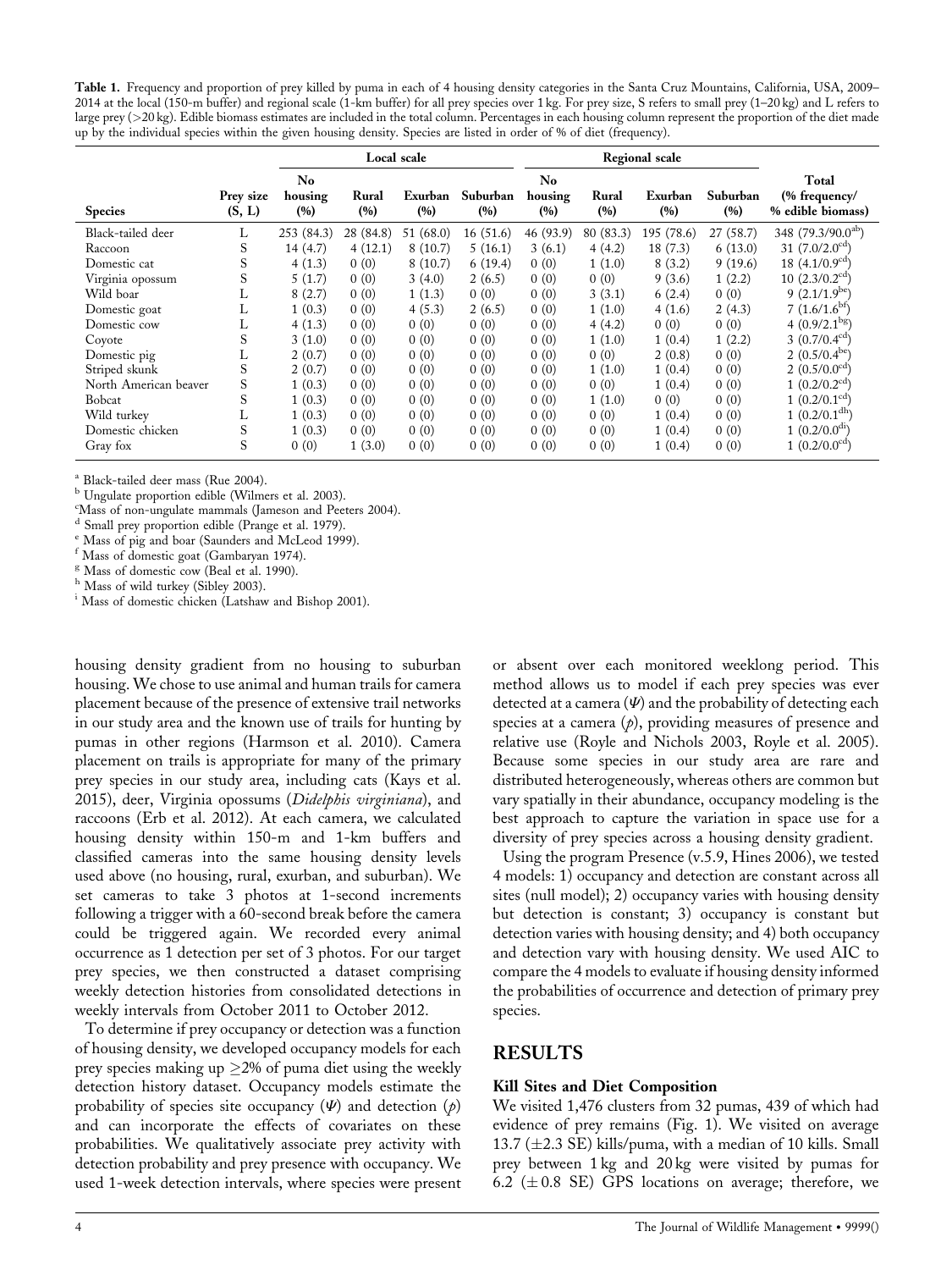

Figure 1. Study area in the Santa Cruz Mountains, California, USA with all confirmed kill sites of pumas color-coded by species, 2009–2014.

believe we reliably found a large proportion of kills of this size. We found that 68% of kills had no housing within 150 m of the kill. However, within 1 km of a kill site, the majority of kills occurred at exurban housing densities (56%).

Black-tailed deer were the most common prey item, making up 79% of kills and 90% of edible prey biomass (Table 1). Other prey items included bobcat  $(Lynx \; rufus)$ , coyote (Canis latrans), domestic cat, domestic chicken, domestic cow, domestic goat, gray fox (Urocyon cinereoargenteus), North American beaver (Castor canadensis), raccoon, striped skunk (Mephitis mephitis), turkey (Meleagris gallopavo), Virginia opossum, and wild boar (Table 1). Domestic animals made up 7% of kills, and other synanthropic species (raccoons, opossums, and skunks) comprised 10% of kills. Of alternative (non-deer) prey, the 4 other species making up  $\geq$ 2% of puma kills were raccoons (7%), domestic cats (4%), opossums (2%), and wild boar (2%). Of these species, domestic cat kill sites were present in the highest housing density areas on average at both housing density scales, followed by raccoons, opossums, deer, and finally wild boar (Fig. 2). Of the primary prey species, domestic cats were killed closest to housing on average (97  $\pm$  18 SE m), followed by opossums (169  $\pm$  30 SE m), raccoons  $(382 \pm 90 \text{ SE m})$ , deer  $(454 \pm 22 \text{ SE m})$ , and wild boar (484  $\pm$  73 SE m). The diversity of prey species killed and the proportion of small (<20 kg) prey at puma kill clusters increased with housing density at both examined scales (Table 2). Notably, diversity was lowest when no houses were present within 1 km of a kill site.

Spatial Patterns of Development and Use of Small Prey Our best-fit models predicting prey size class for the local and regional scales both contained only the housing density covariate (Tables 3 and 4), and all models containing the housing density covariate performed better than models without. Although 2 alternative models at the regional scale and 1 alternative model at the local scale fell within  $2 \triangle AIC$ , they each contained additional variables. This implies that although some models with additional housing variables were indistinguishable in terms of their fit of the data, these variables did not improve the fit of a density-only model.

Small prey were consumed at kill sites closer to a house  $(W = 17,068, P \le 0.001)$ , in more clustered housing  $(W = 2,528,$  $P = 0.002$  for local scale;  $W = 13,864, P \le 0.001$  for regional scale), and with higher housing densities  $(W = 8,920,$ 



Figure 2. Average housing density  $(\pm SE)$  of kill sites for species comprising  $\geq$ 2% of puma diet in the Santa Cruz Mountains, California, USA, 2009– 2014. Housing density within 150 m (local scale) and 1 km (regional scale) of a kill site are shown.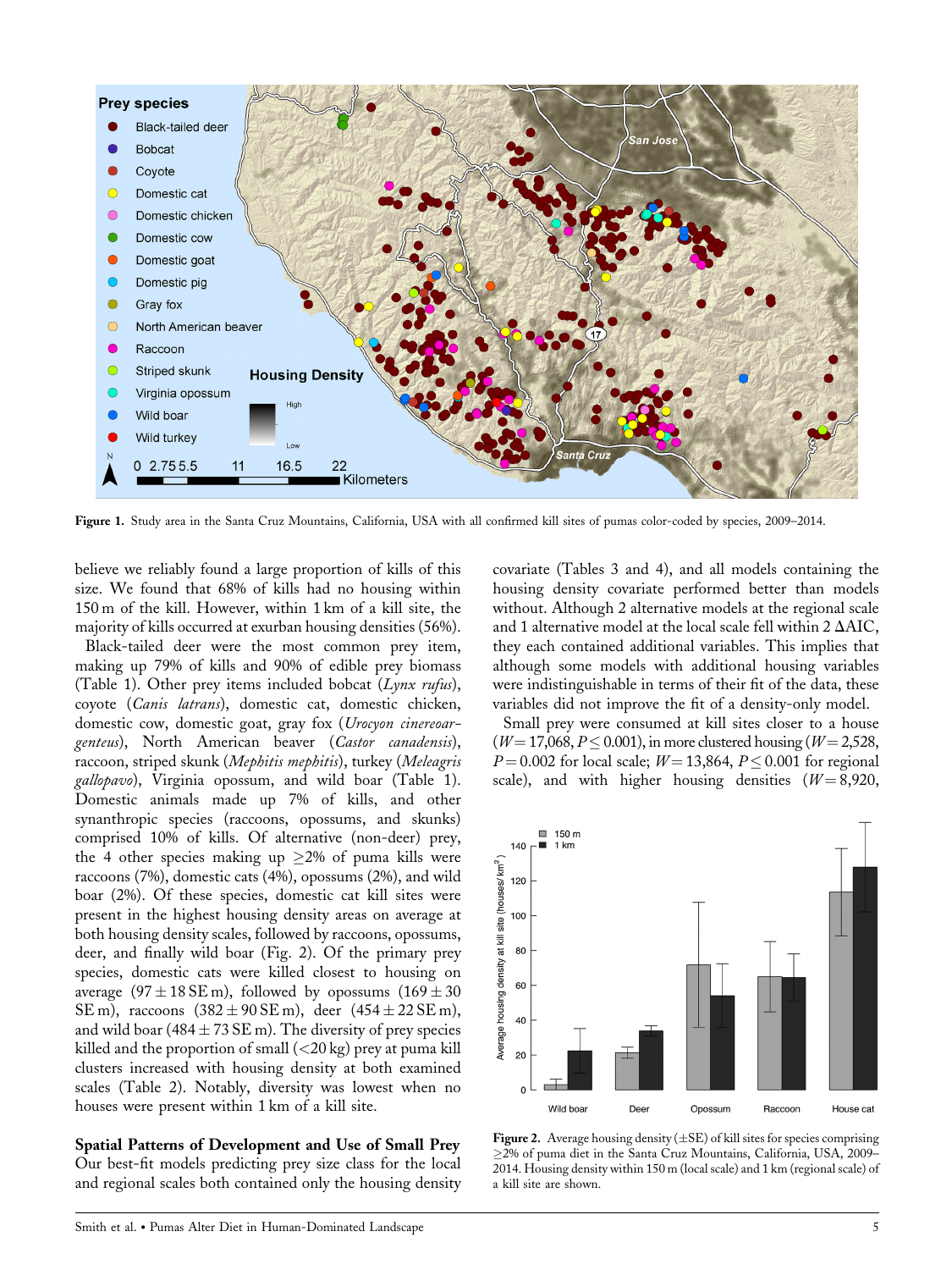**Table 2.** Species diversity (Shannon–Wiener H') of prey killed by pumas and percentage of kills that were small prey (1–20 kg) at 4 housing density levels in the Santa Cruz Mountains, California, USA, 2009–2014 for 2 scales of influence (local: 150-m buffer, regional: 1-km buffer) around confirmed puma kill sites.

|                                            |                                  | H' diversity index               | Small prey consumed (%)      |                            |  |
|--------------------------------------------|----------------------------------|----------------------------------|------------------------------|----------------------------|--|
| <b>Housing density</b><br>class            | Local                            | Regional                         | Local                        | Regional                   |  |
| No housing<br>Rural<br>Exurban<br>Suburban | 0.775<br>0.501<br>1.082<br>1.307 | 0.230<br>0.763<br>0.939<br>1.200 | 10.7<br>15.2<br>25.3<br>41.9 | 6.2<br>8.3<br>16.5<br>37.0 |  |

 $P \leq 0.001$  for local scale;  $W = 8,334, P \leq 0.001$  for regional scale; Fig. 3). The average  $(\pm SE)$  distance away from a house where a small kill was made was  $290 \pm 46$  m, in contrast to  $449 \pm 21$  m for large kills. At small kills, the average nearest neighbor distance for houses at the local scale was  $44 \pm 6$  m, whereas it was  $86 \pm 10$  m at kill sites of large prey. This pattern held at the regional scale, but the magnitude of the difference was less pronounced  $(72 \pm 30 \,\text{m}$  for small prey,  $84 \pm 9$  m for large prey). Average housing density at the local scale was  $70 \pm 13$  houses/km<sup>2</sup> for small prey and  $22 \pm 3$  houses/km<sup>2</sup> for large prey. Similarly, at the regional scale, average housing density was  $75 \pm 10$  houses/km<sup>2</sup> for small prey and  $35 \pm 3$  houses/km<sup>2</sup> for large prey.

#### Sex-Specific Responses to Housing at Kill Sites

Males made kills at lower housing densities than females at the local ( $W = 16,935, P \le 0.001$ ) and regional ( $W = 16,972,$  $P = 0.003$ ) scales. Males also killed farther away from the nearest house on average ( $W = 24,139, P = 0.004$ ), with a

Table 3. Results of mixed effects binomial logistic regression model predicting puma prey size class from 3 housing descriptors within 1 km of a kill site: housing density (density), average nearest neighbor distance (clustering), and distance to the nearest house (proximity) for kill sites in the Santa Cruz Mountains, California, USA, 2009–2014. Each housing density covariate has been normalized for comparison of coefficients, where positive coefficients indicate that larger values of the variable are associated with large prey. All models shown have a random intercept for individual puma and are listed in order of Akaike's Information Criterion (AIC).

| Model rank     | <b>AIC</b> | $\Delta AIC$ | Covariates | Coefficient | SE   |
|----------------|------------|--------------|------------|-------------|------|
| 1              | 337.56     | 0.00         | Density    | $-0.47$     | 0.13 |
|                |            |              | Intercept  | 1.92        | 0.22 |
| $\mathfrak{D}$ | 337.81     | 0.26         | Density    | $-0.38$     | 0.14 |
|                |            |              | Proximity  | 0.24        | 0.19 |
|                |            |              | Intercept  | 1.92        | 0.22 |
| 3              | 339.50     | 1.94         | Density    | $-0.48$     | 0.13 |
|                |            |              | Clustering | $-0.04$     | 0.15 |
|                |            |              | Intercept  | 1.91        | 0.21 |
| $\overline{4}$ | 339.57     | 2.01         | Density    | $-0.39$     | 0.14 |
|                |            |              | Clustering | $-0.08$     | 0.15 |
|                |            |              | Proximity  | 0.26        | 0.19 |
|                |            |              | Intercept  | 1.92        | 0.22 |
| 5              | 342.91     | 5.35         | Proximity  | 0.44        | 0.17 |
|                |            |              | Intercept  | 1.90        | 0.22 |
| 6              | 344.84     | 7.28         | Clustering | $-0.04$     | 0.17 |
|                |            |              | Proximity  | 0.45        | 0.18 |
|                |            |              | Intercept  | 1.90        | 0.22 |
| 7              | 350.30     | 12.74        | Clustering | 0.06        | 0.17 |
|                |            |              | Intercept  | 1.87        | 0.21 |

| Model rank | <b>AIC</b> | $\Delta AIC$ | Covariates | Coefficient | <b>SE</b> |
|------------|------------|--------------|------------|-------------|-----------|
| 1          | 146.91     | 0.00         | Density    | $-0.64$     | 0.23      |
|            |            |              | Intercept  | 1.96        | 0.52      |
| 2          | 147.28     | 0.37         | Density    | $-0.49$     | 0.25      |
|            |            |              | Clustering | 0.47        | 0.44      |
|            |            |              | Intercept  | 1.93        | 0.51      |
| 3          | 148.80     | 1.89         | Clustering | 0.82        | 0.47      |
|            |            |              | Intercept  | 1.85        | 0.46      |
| 4          | 150.38     | 3.47         | Clustering | 0.72        | 0.48      |
|            |            |              | Proximity  | 0.17        | 0.26      |
|            |            |              | Intercept  | 1.85        | 0.47      |
| 5          | 151.97     | 5.06         | Proximity  | 0.37        | 0.24      |
|            |            |              | Intercept  | 1.82        | 0.48      |

mean ( $\pm$ SE) of 479  $\pm$  35 m away in contrast to 400  $\pm$  23 m for females. Clustering between houses did not differ among male and female kill sites at the local ( $W = 2,111, P = 0.54$ ) or regional scales ( $W = 14,567, P = 0.71$ ).

Despite differences in housing density at kill sites, males and females did not appear to differ in their use of small, alternative prey species. There was no significant difference in average use of small prey between sexes ( $Z = 1.81$ ,  $P = 0.07$ ), and diversity indices were similar ( $H'_{\text{female}} = 0.885, H'_{\text{male}} = 0.885$ 0.905).

#### Prey Species Occupancy and Detection

At the local scale, only occupancy of domestic cats was positively associated with housing density, whereas cat and raccoon occupancy was positively associated with housing density at the regional scale (Appendix A, available in Supporting Information online). However, the null model for each of the 3 above analyses was among the top models within 2  $\Delta AIC$ ; therefore, it is possible that the housing parameter is uninformative (Arnold 2010). Deer occupancy was ubiquitous across the study area; deer were photographed at every camera station, but deer detection was positively associated with housing density at the local and regional scales. Wild boar occupancy and detection were negatively associated with housing density at the local scale, whereas only boar occupancy was negatively associated with housing density at the regional scale. The null models for detection and occupancy of opossums performed best at both scales; however, the models including housing as a covariate to inform occupancy were within  $2 \Delta AIC$  of the null and cannot be ruled out as possible explanations of the data. Relationships between housing and occupancy of cats, raccoons, and wild boar (at the local and regional scale) indicated that the presence of these species were affected by development, whereas housing relationships to detection probabilities of deer and wild boar (at the local scale) indicated that although these species are present across housing density levels at these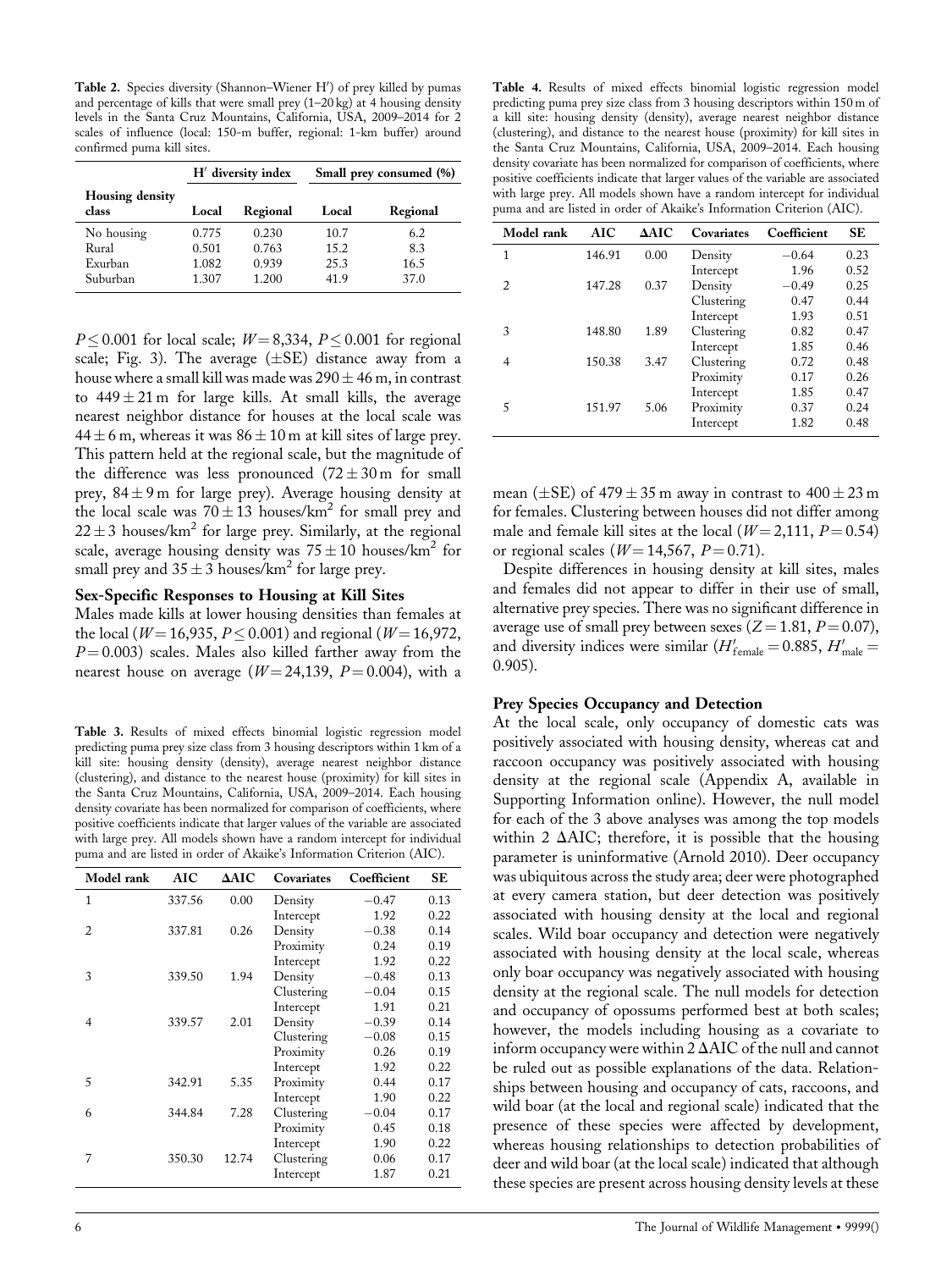

Figure 3. Representative examples of (a) deer (large) and (b) raccoon (small) kill sites (puma predation) in relation to housing in the Santa Cruz Mountains, California, USA, 2009–2014. Circles represent 150-m and 1-km buffers around kill sites, gray dots are houses and black stars are the kill sites. In comparison to small kills, large kills are characterized by little to no housing within 150 m, lower housing density within 1 km, less clustered housing, and greater distance to the nearest house.

scales, they are likely to vary in frequency or activity in response to development.

## DISCUSSION

We found strong evidence for diet shifts in pumas associated with the density of nearby residential development. Pumas killed a higher diversity of prey and a higher proportion of small (<20 kg) prey in areas more greatly affected by development. Although we were regularly able to find small prey between 1 kg and 20 kg, we acknowledge possible undersampling of small prey due to the likelihood of fewer remains present at the kill site, and we anticipate that our estimates of small prey use are likely conservative. Patterns of higher diversity and small prey use in developed areas held at local and regional spatial scales examined for housing density, indicating that landscape-level changes affect puma prey composition similarly to immediate disturbances. In considering 1-km buffer zones around each kill, the majority of kills occurred at an exurban housing density, although most kills had no housing present within a 150-m buffer zone. Pumas, therefore, are able to use a modified landscape for making kills but generally do so in lower housing density zones than the surrounding habitat.

Puma prey composition shifted primarily with regard to the number of houses present on the landscape at the local and regional scales. This result supports the notion that changes in prey habits are likely to be more greatly affected by the magnitude of development rather than the spatial features associated with development. However, housing clustering and proximity to housing did significantly differ by prey size, indicating that although the amount of housing development appeared to be the most important housing covariate, more clustered configuration of housing may also contribute to the hunting of smaller prey species. The Santa Cruz Mountains are predicted to experience continual development in the 21st century (U.S. Environmental Protection Agency 2010). If these projections are realized, pumas in this region will be increasingly exposed to habitat modifications, one of which is an altered prey community and disturbance landscape.

Unlike other western puma populations, pumas in the Santa Cruz Mountains have access to only 1 large, valuable

prey item, the black-tailed deer. Deer are the only abundant ungulate that has persisted in the Santa Cruz Mountains (wild boar are not abundant and are patchily distributed), yet were rarely preyed upon when housing was at exurban or suburban densities within 150 m of the kill, despite having higher detection probabilities with increasing development. Our previous work shows that risk avoidance behaviors increase at kill sites near residential areas and that pumas kill more often to compensate for the energetic costs of these behavioral adaptations (Smith et al. 2015). This result may explain why deer are not killed as regularly in the highest housing density areas and are replaced by small prey. Despite showing surprisingly weak evidence for positive associations with development, the proportion of small prey kills increased strongly with housing density. The discrepancy between species-specific patterns of occupancy and proportion of kills may be indicative of some selection by pumas for smaller prey in developed areas, possibly because they are more quickly consumed than deer and require less time investment in risky habitats. More work is needed to explore optimal decision making regarding prey choice in risky, human-dominated landscapes.

Although deer currently remain the primary prey species for pumas in the Santa Cruz Mountains, a development-mediated diet shift toward prey that are 5–10 times smaller than their primary prey likely affects puma movement because of reduced handling time. In addition, movement increases at kill sites near residential development because of behavioral avoidance of human disturbances (Smith et al. 2015). Previous work in our study area has found that pumas increase movement, with corresponding higher caloric demands, in more developed areas (Y. Wang, San Francisco Bay Bird Observatory, unpublished data). Changes in movement patterns related to prey habits and behavioral disturbances may interact to alter energetic costs in disturbed habitats. Future research should examine the relationship between prey densities, energetic value, handling time, and search time to understand the longterm energetic effects of differential prey use on carnivore movement and energetics in developing landscapes.

Higher consumption of synanthropic species can also contribute to human–wildlife conflict. Domestic cats were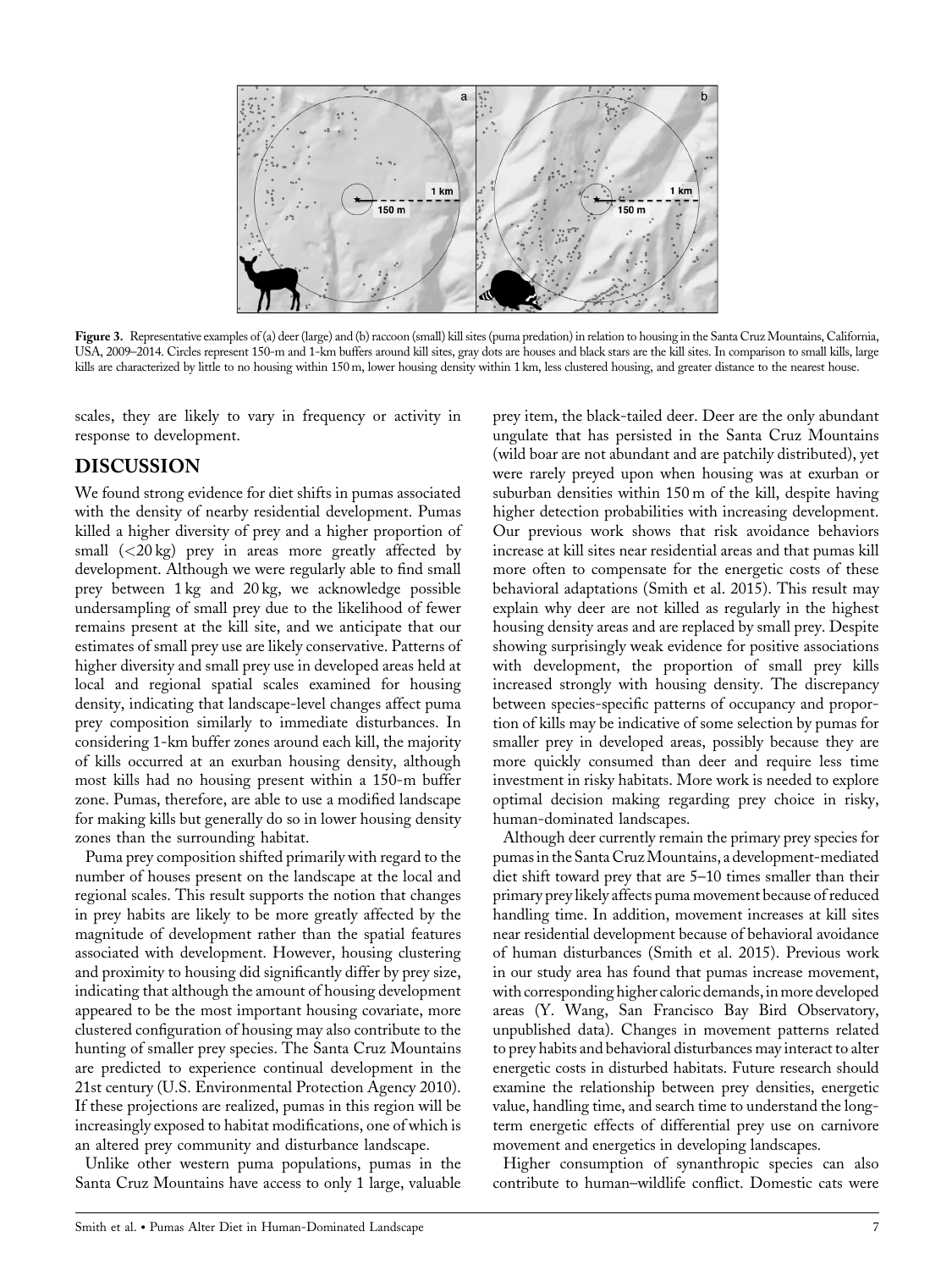the third most common prey item for pumas in our study area, representing a direct conflict between homeowners and pumas. However, the use of non-domestic human-associated species (e.g., raccoons) may also be a source of conflict if pumas hunt for these prey items near residential areas. Biocentric development planning can work to minimize this conflict by considering the impacts of different thresholds of development on puma hunting behavior and more effectively minimizing overlap between areas of human and puma use.

Disease transmission is another serious risk encountered by large carnivores predating upon synanthropic species. Although pumas are resistant to some diseases that afflict ungulates (Krumm et al. 2009), they are likely to be vulnerable to diseases carried by other carnivores. Pumas who regularly kill domestic cats may be at elevated risk of acquiring diseases that rely upon horizontal methods of transmission (e.g., direct contact between individuals), such as feline immunodeficiency virus (FIV; Bevins et al. 2012). Endangered Florida panthers  $(P, c, \text{corr}y)$ , the only population of pumas living on the east coast, have already contracted FIV from domestic cats (Barr et al. 1989). Even between pumas and raccoons, despite their disparate lineages, there is evidence supporting regular cross-species transmissions of parvoviruses (Allison et al. 2013). For small, vulnerable populations of pumas surrounded by urban habitats, low genetic diversity can exacerbate prevalence of disease (Ernest et al. 2003).

The most biologically significant changes in behavior are those that influence the long-term trajectory of an animal population by affecting the reproductive success of individuals. In pumas, females often make kills and bring their weaned but dependent kittens to the carcass to feed (Hornocker and Negri 2009). Kittens are then able to feed, while their mother leaves the kill area to search for another prey item. A transition to feeding on small prey would disrupt this pattern of moving kittens around to large food patches, possibly with negative energetic impacts for both kittens and their mother. Females tend to avoid human development when denning in our study area (Wilmers et al. 2013), which might be in part related to the suitability of a prey community to support the rearing of kittens. Further examination of the bioenergetic consequences of human-induced prey switching on kitten rearing is needed to understand the demographic ramifications of pervasive development.

## MANAGEMENT IMPLICATIONS

Ultimately, we recommend that land use planners minimize development in puma habitat to promote the maintenance of behavior and species interactions. We observed diet shifts in even low levels of development, and these shifts were observable at the regional scale. Although our results suggest that puma hunting behaviors are altered with increasing development, high-density developments may actually serve to preserve species interactions if they offset extensive lowdensity development and are paired with the establishment of ample protected areas and corridors in which pumas can continue exercising their evolved behaviors. Elimination

of widespread low-density development will best preserve animal community dynamics by minimizing exposure to human disturbances and subsidies to wildlife.

Residents living on the urban fringe may perceive our results positively because pumas play an important role in preying on urban mesopredator pest species. However, if reduction of puma activity near residential development is a goal of local wildlife management, we encourage reduction of wildlife subsidies to puma prey species. In particular, containment of pets (particularly house cats) and garbage resources used by urban raccoon and opossum populations would reduce small prey available to pumas in developed areas. Detection rates of deer increased with housing density and may serve as an attractant for pumas. Increased use of deer fencing around lawns and gardens is likely to reduce deer activity and, therefore, available prey in residential areas. Actions to limit anthropogenic food subsidies to pumas and their prey may serve to reduce human-puma conflict in rural and exurban areas.

## ACKNOWLEDGMENTS

We thank the California Department of Fish and Wildlife, C. Wylie, D. Tichenor, B. Milsap, and T. Collinsworth for their assistance in helping us capture pumas with hounds. We thank the many landowners that have allowed us to capture pumas, investigate kills, and put cameras on their property. We thank P. Houghtaling for running our field team and V. Yovovich, Y. Shakeri, C. Fust, S. McCain, M. Allen, J. Kermish-Wells, L. Hibbler, and dozens of undergraduate field and lab assistants for their contributions to data collection, entry, and management. Funding was provided by National Science Foundation grants number 0963022 and 1255913, and by the Gordon and Betty Moore Foundation, The Nature Conservancy, California Department of Fish and Wildlife, Midpeninsula Regional Open Space District, University of California Santa Cruz, and the Felidae Conservation Fund.

## LITERATURE CITED

- Abay, G. Y., H. Baur, K. Gebrihiwat, and J. Deckers. 2011. Peri-urban spotted hyena (Crocuta crocuta) in Northern Ethiopia: diet, economic impact, and abundance. European Journal of Wildlife Research 57:759–756.
- Allison, A. B., D. J. Kohler, K. A. Fox, J. D. Brown, R. W. Gerhold, V. I. Shearn-Bochsler, E. J. Dubovi, C. R. Parrish, and E. C. Holmes. 2013. Frequent cross-species transmission of parvoviruses among diverse carnivore hosts. Journal of Virology 87:2342–2347.
- Arnold, T. W. 2010. Uninformative parameters and model selection using Akaike's Information Criterion. Journal of Wildlife Management 74:1175–1178.
- Athreya, V.,M. Odden, J. D. C. Linnell, J. Krishnaswamy, and K. U. Karanth. 2016. A cat among the dogs: leopard Panthera pardus diet in a humandominated landscape in western Maharashtra, India. Oryx 50:156–162.
- Baldwin, R. F., J. C. Ray, S. C. Trombulak, and G. Woolmer. 2007. Relationship between spatial distribution of urban sprawl and species imperilment: response to Brown and Laband. Conservation Biology 21:546–538.
- Barr, M. C., P. P. Calle, M. E. Roelke, and F. W. Scott. 1989. Feline immunodeficiency virus infection in nondomestic felid. Journal of Zoo and Wildlife Medicine 20:265–272.
- Bartoń, K. A., and T. Hovestadt. 2013. Prey density, value, and spatial distribution affect the efficiency of area-concentrated search. Journal of Theoretical Biology 216:61–69.